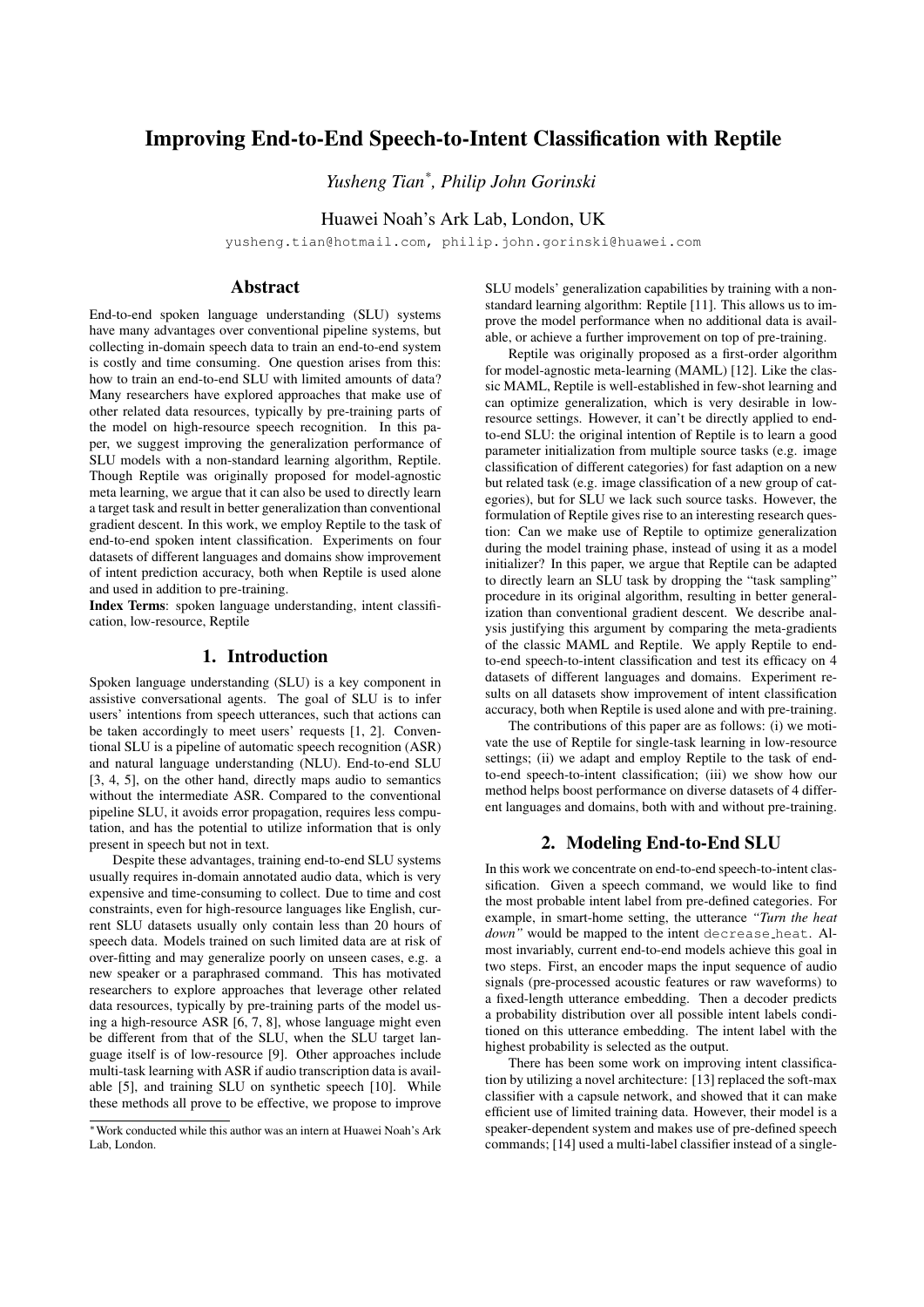

Figure 1: *Encoder-decoder architecture for SLU*

label classifier for intent prediction, but this architecture is tailored to a certain type of datasets whose intents are combinations of several slots.

Since our main focus in this paper is on the learning algorithm rather than the model architecture, we adopt a simple encoder-decoder architecture similar to that in [4] and [9], illustrated in Figure 1. The choice of a simple architecture also ensures that when comparing our models with SotA results – see section 5 – the relative gain of intent prediction accuracy comes from the training strategy rather than a more advanced architecture. Our model architecture is not restricted to a certain type of datasets, and can be augmented for experiments with pretraining, for example by replacing the bottom CNN layers with pre-trained ASR layers, as in [9]. Details of the model architecture and implementation are described in Section 4.

# 3. Reptile Learning

Reptile [11] is proposed as a first-order algorithm for MAML [12, 15], which aims to train a model on multiple source tasks, such that the resulting model can be fine-tuned on a new but related task with only a small amount of training examples. In other words, MAML learns an initialization, rather than a good model [16]. We argue that while this applies to the classic MAML algorithm, Reptile can be adapted to learn a lowresource target task (in our case, spoken intent classification) and improve the model's generalization performance. To explain why this works, we will first give a brief description of Reptile and its origin, the classic MAML, and then introduce the adapted Reptile for SLU.

#### 3.1. Reptile as a MAML algorithm

The classic MAML accomplishes the meta-learning goal by directly incorporating the fast adaptation process into its objective function:

$$
\min_{\theta} \mathbb{E}_{\tau \sim p(\text{T})} \left[ L_{\tau} \left( U_{\tau}^{k} \left( \theta, D_{\tau}^{tr} \right), D_{\tau}^{test} \right) \right] \tag{1}
$$

We can interpret the objective as: for any task  $\tau$  that is sampled from a distribution of tasks  $p(T)$ , search for an initialization of model parameters  $\theta$ , such that after k gradient descent updates (e.g. SGD, Adam) on the training set  $D_{\tau}^{tr}$  (usually of a small size), the model with updated parameter vector  $U_{\tau}^{k}(\theta, D_{\tau}^{tr})$  has a minimum loss  $L_{\tau}$  on the test set  $D_{\tau}^{test}$ . In other words, we are using  $U^k_\tau$  to find a good *initialization* of  $\theta$ for future training, but we are not training  $\theta$  itself. Also note that  $D_{\tau}^{tr}$  and  $D_{\tau}^{test}$  in the objective function (1) are different from the conventional training and test set. They refer to the meta training and test sets, which form the whole training data.

MAML solves the above optimization problem through stochastic gradient descent, i.e. by repeatedly sampling a task  $\tau$ and updating  $\theta$  with

$$
\theta \leftarrow \theta - \alpha g_{MAML} \tag{2}
$$

where  $\alpha$  is the meta step size, and

$$
g_{MAML} = \nabla_{\theta} \left[ L_{\tau} \left( U_{\tau}^{k} \left( \theta, D_{\tau}^{tr} \right), D_{\tau}^{test} \right) \right]
$$
 (3)

The above meta update involves a second-order gradient and might be computationally expensive. Reptile simplifies the meta gradient as (4), which is very convenient to compute:

$$
g_{Reptide} = \theta - U_{\tau}^{k} \left( \theta, D_{\tau} \right) \tag{4}
$$

and similar to (2), we now update model parameters  $\theta$  with

$$
\theta \leftarrow \theta - \alpha g_{Reptide} = \theta + \alpha (U_{\tau}^{k}(\theta, D_{\tau}) - \theta) \tag{5}
$$

### 3.2. Reptile for SLU

We can see from (4) that Reptile entirely eliminates the train/test split for meta optimization, therefore there is not a meaningful objective function as in (1) that corresponds to the meta gradient of Reptile. This means that, as opposed to classic MAML, Reptile is not strictly defined for learning a model initialization. In addition, from (5) we can see that Reptile still pushes model parameters towards the trained weights of standard (e.g. SGD, Adam) training algorithms, just at a slower pace. This suggests that unlike the classic MAML, the resulting model of Reptile learning is still a good model itself for the tasks that it has been trained on. On the other hand, like the classic MAML, the meta gradient of Reptile ( $g_{Reptide}$ ) contains some terms that maximize the inner product between gradients computed at different steps (e.g. different mini-batches). This in turn encourages gradients at different steps to point to similar directions, as illustrated in Figure 2. We refer readers to [11] for a detailed theoretical proof of this. By encouraging gradients at different steps to point to similar directions, Reptile promotes within-task generalization. This is very beneficial for training SLU with only limited amounts of data.

When we apply Reptile to training end-to-end SLU, we only learn a single task. Therefore there is no need to repeatedly sample a task like the original Reptile, and the algorithm can be simplified as Algorithm 1. We have eliminated the subscript  $\tau$ because it always refers to the same task of spoken intent prediction. The basic unit of iteration in Reptile training are Episodes (operations within the While loop, Algorithm1), comprising k Epochs training plus one interpolation. Details of the training procedure are described in Section 4.

Our adapted Reptile algorithm is very similar to that of the Lookahead Optimizer in [17]. The Lookahead algorithm is not based on Reptile, but also contains  $k$  steps forward and 1 interpolation step. The major difference between these two methods is that in the adapted Reptile, the interpolation happens over the full data  $(k \text{ epochs})$ , while the Lookahead Optimizer operates on a much smaller scale (around 10 mini-batches). The Lookahead optimizer also does not target low-resource tasks, which is a direct motivation for our adaptation of Reptile.

# 4. Experimental Setup

### 4.1. Datasets

We use the following four SLU datasets. (1) fluent speech commands (FSC) [8]: English speech commands related to personal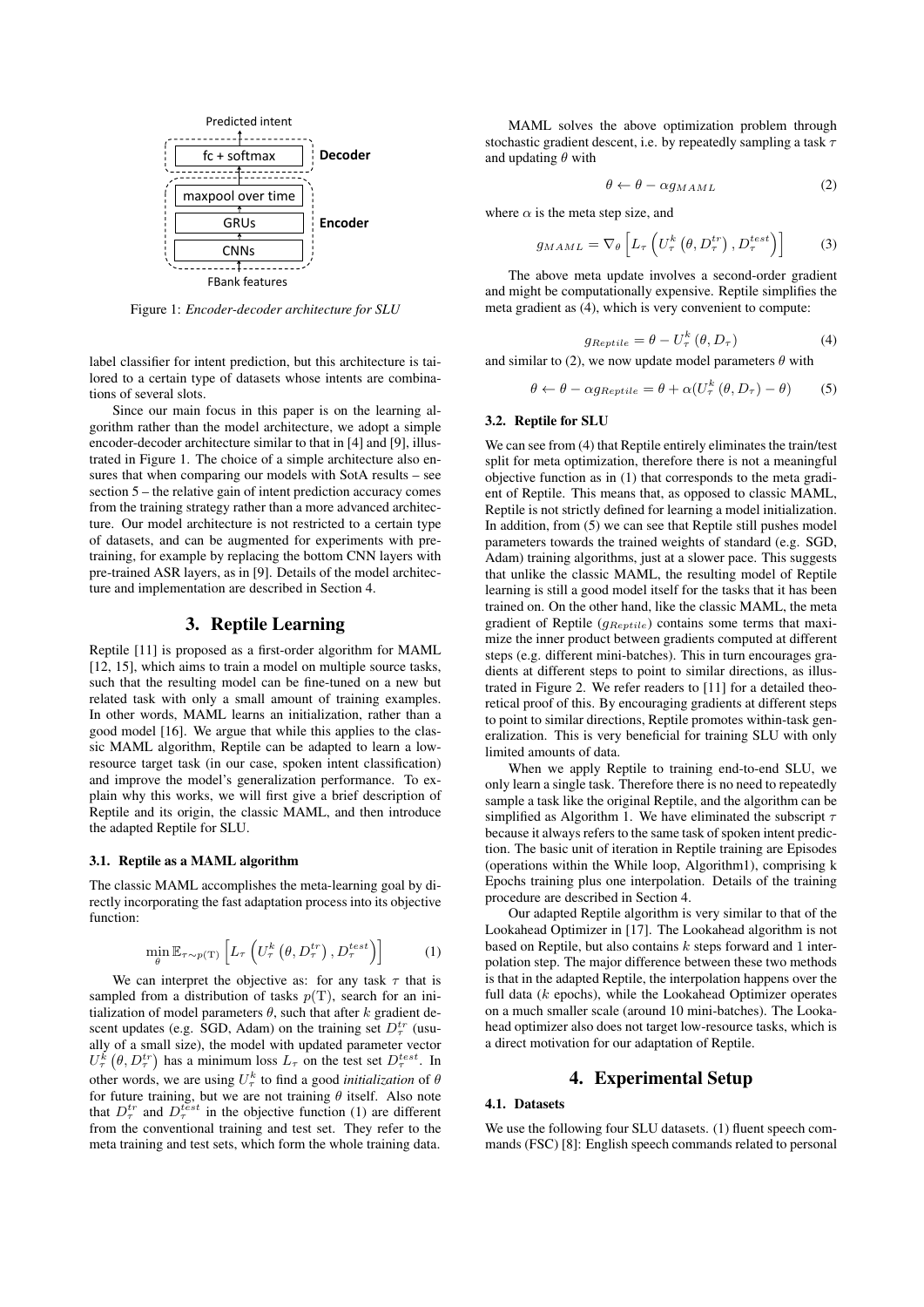

Figure 2: *An illustration of Reptile encouraging gradients computed at different steps to point to similar directions.*

#### Algorithm 1 Reptile for end-to-end SLU

Require: k: number of inner epochs

- **Require:**  $\alpha$ : step size
- 1: Randomly initialize  $\theta$
- 2: while not done do
- 3: Compute  $\theta' = U^k (\theta, D_{train})$ , denoting k gradient descent (SGD/Adam) updates over the entire training set  $D_{train}$ , i.e. k epochs.
- 4: Update  $\theta \leftarrow \theta + \alpha(\theta' \theta)$
- 5: end while

assistant services. (2) Grabo [18]: speech commands in Dutch for controlling robot movement. (3) Tamil [19]: speech commands in the low-resource language Tamil for requesting banking services. (4) CN: internally collected Mandarin Chinese speech commands for operating a mobile phone. Audio from different speakers was recorded using the same mobile phone. Statistics of the four datasets are summarized in Table 1.

We use the default train/validation/test split of the FSC dataset. The Grabo dataset is designed for developing speakerdependent systems, with each speaker having recorded 36 different commands with 15 repetitions. For each speaker, we randomly select 2 recordings of each command for training, 4 for validation, and use the remaining 9 recordings for testing. On the Tamil dataset we perform 5-fold cross-validation as in [19]. We split the dataset into 5 parts, such that each subset has an approximately equal number of samples, and no speaker is spread across different subsets. Each fold is repeated 3 times to allow different train/validation combinations. For the CN dataset we have 6 main speakers. Each of them has contributed over 1200 recordings. We use recordings from these speakers as the training data. We randomly select 24 out of the remaining 36 speakers and use their recordings (around 4500 audio clips) as the held-out set for testing. The rest of the data (around 2400 audio clips) forms the validation set.

### 4.2. Model architecture and training

Our model takes 39-dimensional log Mel-Filterbank feature plus energy as input, computed with a window size of 25 ms and a shift of 10 ms. The encoder consists of a stack of 2-layer 2-D

Table 1: *Statistics of the SLU datasets.* <sup>∗</sup> *indicates the data is for each speaker.*

| Dataset   | FSC   | Grabo  | Tamil | CΝ    |
|-----------|-------|--------|-------|-------|
| #intents  | 31    | $36*$  |       | 130   |
| #phrases  | 248   | $36*$  | 31    | 13756 |
| #utts     | 30043 | $540*$ | 400   | 14771 |
| #speakers | 97    | 10     | 40    | 42    |

CNN and 2-layer uni-directional GRU. For each CNN layer, we stride with a factor of 2 along time to reduce the sequence length, and apply batch normalization as well as dropout. For all datasets we use GRU cells of 128 hidden units, except for the CN dataset, where we set the number to 256 as it has significantly more target intents. The output of the GRU layers is fed into a maxpooling layer over all time steps in order to extract fixed-length utterance embeddings. The decoder is a simple softmax classifier with only 1 hidden layer.

We investigate the effectiveness of Reptile both when the model is trained from scratch, and when utilizing pre-training. For pre-training, we follow the strategy proposed in [9] which incorporates layers extracted from pre-trained acoustic models to the input of SLU models, and supports cross-lingual transfer learning. For all SLU datasets, regardless of the spoken language, we use the hidden representation of a pre-trained end-toend English phoneme recognizer provided in the source code of [8] as our model's input, and directly feed it to the GRU layers. There is no need to keep the CNN layers in our model when pretraining is applied, because all its functionality can be achieved by the pre-trained ASR layers.

We use the Adam optimizer [20] with a learning rate of 0.001 both when training with Reptile and without. For Reptile learning, we set the inner epoch iteration to  $k = 5$  for all datasets. We empirically set a step size  $\alpha = 0.3$  for Grabo, and  $\alpha = 0.1$  for all other datasets. Within each epoch, we train our model on mini-batches of data, and experiment results show that using a small batch size helps stabilize training when we have extremely low-resource data (e.g. we used a batch-size of 8 for the Grabo and Tamil dataset). We train with Reptile on the training set. After each episode, we record the intent prediction accuracy on the validation set to examine model's generalization performance, and decide whether to stop training. During each training, we employ early stopping with patience of 10.

### 5. Results

### 5.1. Effectiveness of Reptile

Table 2 shows the intent classification accuracies of our models under all training conditions for all four SLU datasets, as well as state-of-the-art results for the three freely available datasets. Our results are the average of 10 speakers for the Grabo dataset, the average of 5 folds for the Tamil dataset, and the average of 3 runs for the FSC and CN datasets. It can be seen that Reptile gives improvement on all datasets, both with and without pre-training. The lowest accuracy, but also the most significant improvement is observed on the Chinese dataset, perhaps because this dataset contains over 10,000 different expressions in total while only having 6 speakers in the training set. Note that it is not strictly fair to compare our results with those in the literature because they used different and often more elaborate architectures (e.g. [21] used a simple 2-layer CNN encoder, while [13] used a capsule network for classification), but we can see that with Reptile learning our model with its simple architecture achieves at least comparable intent classification accuracy to state-of-the-art results on the open datasets. The SotA result for the Tamil dataset without pre-training is confusingly low. This is because the number reported in the original paper is from an SVM model, and the authors did not employ a deep-learning model without pre-training.

To assess the significance of improvements gained through Reptile training on the small tested datasets, we carried out twotailed paired t-tests on the multi-run experiment results of our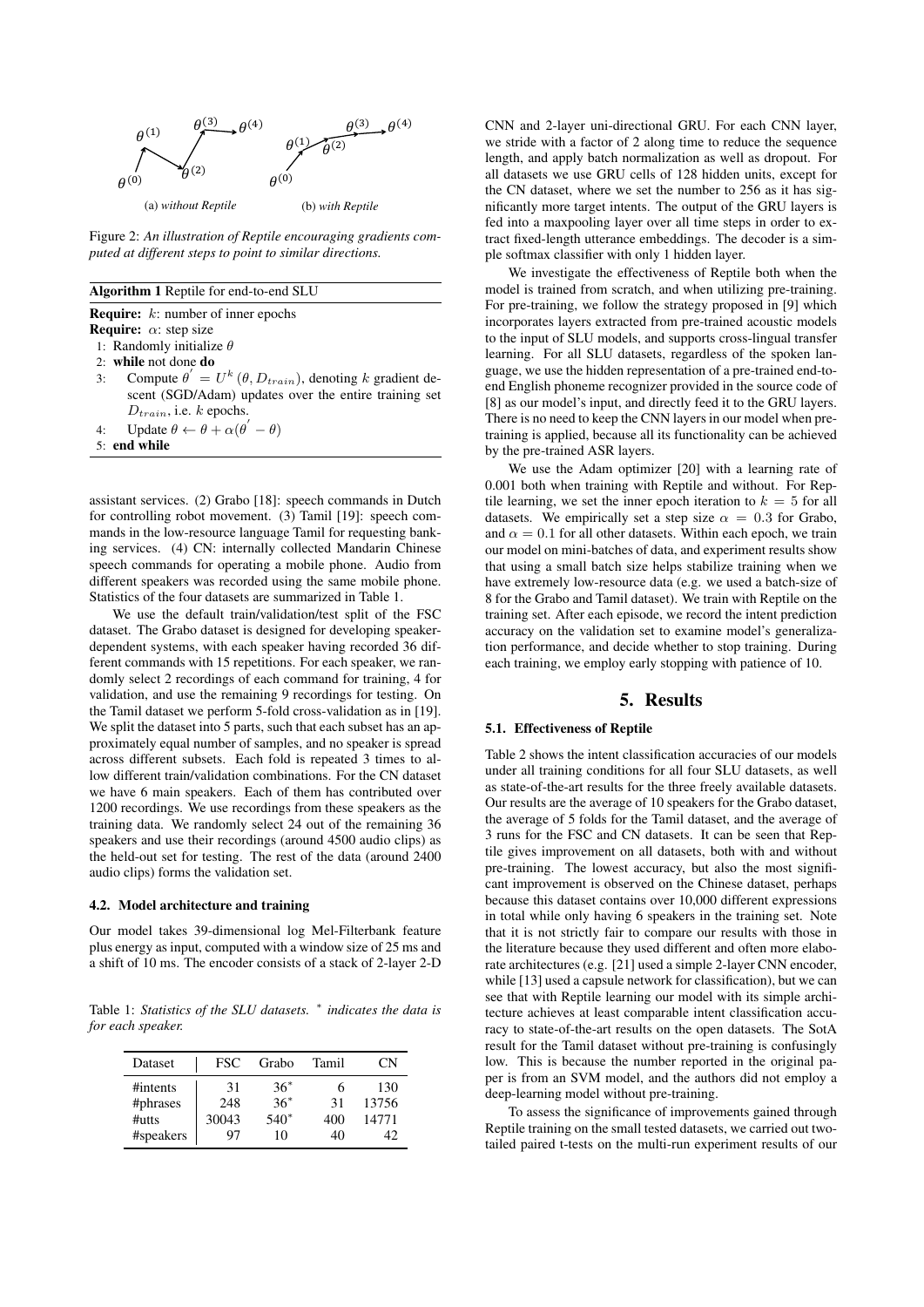Table 2: *Intent prediction accuracy. –pretrain indicates no pretraining is applied, +pretrain indicates using pre-trained ASR layers. Rows labeled Base are for models trained with standard Adam optimization, while Reptile employs our adapted Reptile training. Where applicable, SotA shows previously published State of the Art results as reported in <sup>1</sup> [14], <sup>2</sup> [13], <sup>3</sup> [19], <sup>4</sup> [10], 5 [21], and \* indicates that results were read off a graph.*

|                                      | <b>FSC</b>                        | Grabo                       | Tamil                      | СN           |
|--------------------------------------|-----------------------------------|-----------------------------|----------------------------|--------------|
| pretrain<br>Base<br>Reptile<br>SotA  | 98.3<br>98.8<br>$98.6^1$          | 88.9<br>94.4<br>$94.5^{*2}$ | 85.8<br>90.2<br>$29.2^3$   | 25.8<br>36.9 |
| -pretrain<br>Base<br>Reptile<br>SotA | 98.7<br>99.2<br>99.1 <sup>4</sup> | 98.6<br>98.9                | 94.2<br>94.5<br>$81.7^{5}$ | 49.9<br>55.2 |

Table 3: *Paired t-test results between baseline and Reptile models. –pretrain indicates no pre-training is applied, +pretrain indicates using pre-trained ASR layers.*

|                                       | FSC Grabo Tamil CN |  |  |
|---------------------------------------|--------------------|--|--|
| -pretrain   0.012 0.023 0.0073 0.0051 |                    |  |  |
| +pretrain   0.0042 0.026 0.014 0.0013 |                    |  |  |

simple model when trained with and without Reptile. The pvalue results on all datasets are within 0.05, as summarized in Table 3, showing that the performance difference between the models trained with Reptile and the baseline is statistically significant. Since we do not have predictions of the SotA systems in all settings, and our focus is on the efficacy of Reptile when compared to standard training, we do not make claims about statistical differences between our best models and SotA results.

#### 5.2. Impact of Training Data Size

Figure 3 shows the impact of decreasing the amount of training data on intent classification performance for a model trained with and without Reptile. The experiment is carried out on the FSC dataset because it is the only one of the open datasets that is of large enough size. We vary the amount of training data by gradually removing speakers along with their recordings from the training set. We can see that the model trained with Reptile consistently outperforms the baseline model, and the gap between the two models increases as the training data size shrinks. When only 10% of the original data are used for training, the absolute accuracy difference between Reptile and the baseline reaches  $1\%$  with pre-training, and over  $3\%$  without pre-training. This demonstrates that Reptile learning helps improve the model generalization when there is only limited speaker variation present in the training data. It also shows that under extreme low-resource settings, Reptile can bring appreciable intent prediction improvement even when no pre-training is applied.

#### 5.3. Learning Curves

The difference between Reptile learning and the conventional gradient descent (in our case Adam) is also reflected in their learning curves. Figure 4 compares learning curves of the two optimization approaches on the Tamil dataset, without pre-



Figure 3: *Test set intent prediction accuracy w.r.t the size of training data (FSC dataset, with pre-training).*



Figure 4: *Learning curves of intent prediction accuracy on the validation set (Tamil dataset, w/o pre-training).*

training. Since the basic unit of iteration in Reptile training is an episode, which consists of  $k$  epochs and 1 interpolation, we cannot compare the  $i^{th}$  Reptile episode to the  $i^{th}$  epoch of SGD training. But when looking at their learning curves as a whole, we can see that the learning curve of Reptile is much smoother than the learning curve of Adam, with the accuracy on the validation set growing steadily. The model trained with Reptile also reaches a higher steady point of accuracy than the baseline. Similar patterns can also be observed for the other two low-resource datasets: Grabo and CN, sometimes even when pre-training is applied. This conforms with the analysis in Section 3 that Reptile encourages gradients computed at different steps to point to similar directions, promoting generalization.

### 6. Conclusions and Future Work

In this paper, we applied Reptile to training low-resources, endto-end SLU, in order to cope with the data scarcity problem. We tested Reptile on various SLU datasets of different languages and domains. Experimental results demonstrate that Reptile improves model generalization, and helps the model to better deal with speaker variations than conventional gradient descent. We should point out that under very low-resource settings pretraining is still the most effective way of bootstrapping model performance, and Reptile can only act as an assistant rather than a replacement of pre-training. In this paper we focus on intent classification. In future work we would like to extend Reptile learning to other SLU tasks such as slot filling.